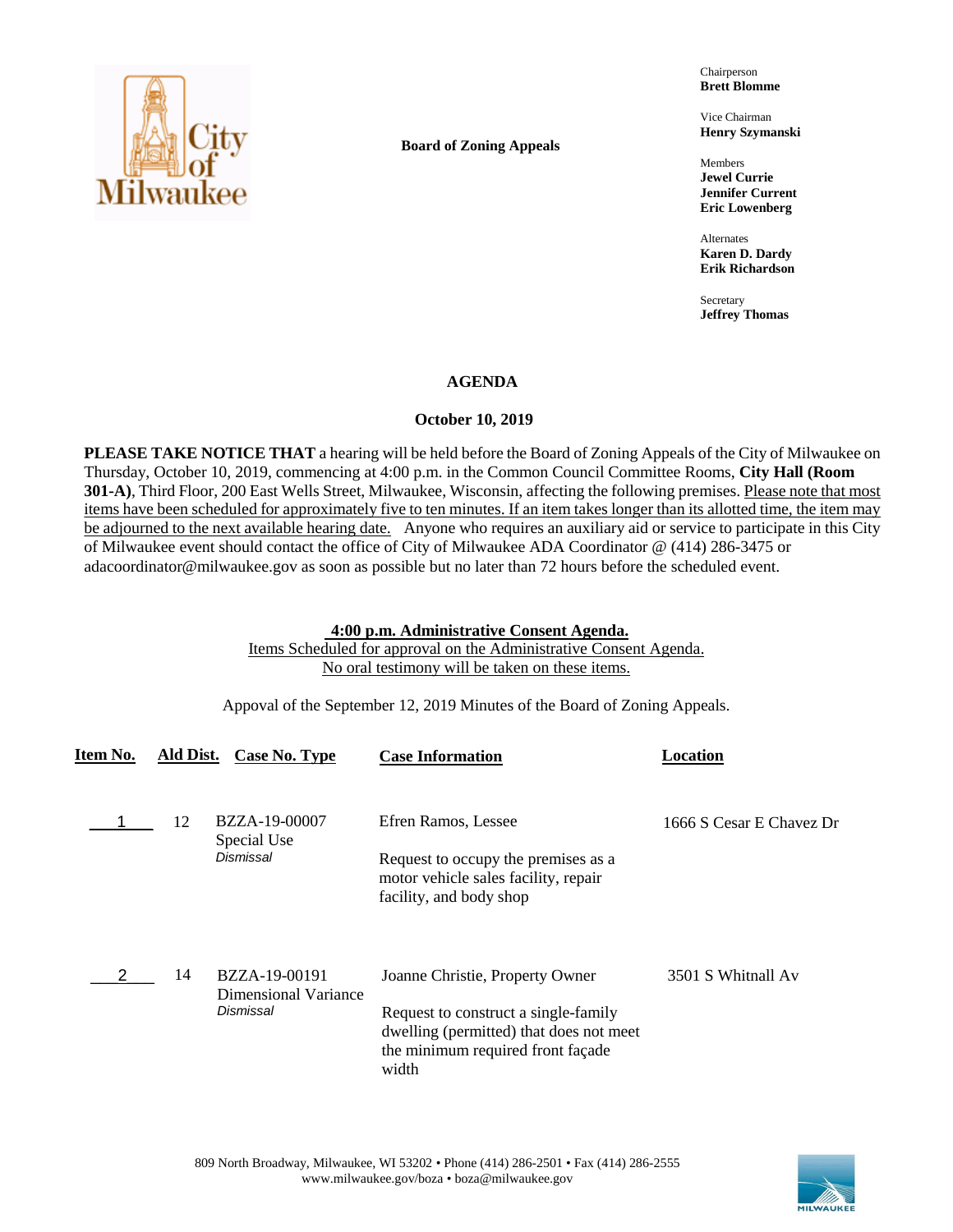| Board of Zoning Appeals, Hearing on Thursday, October 10, 2019 |                |                                                                            |                                                                                                                                                                                                                                               |                      |
|----------------------------------------------------------------|----------------|----------------------------------------------------------------------------|-----------------------------------------------------------------------------------------------------------------------------------------------------------------------------------------------------------------------------------------------|----------------------|
| <u>Item No. Ald Dist.</u>                                      |                | <b>Case No. Type</b>                                                       | <b>Case Information</b>                                                                                                                                                                                                                       | <b>Location</b>      |
|                                                                |                |                                                                            | 4:00 p.m. Administrative Consent Agenda (continued)<br>Items Scheduled for approval on the Administrative Consent Agenda.<br>No oral testimony will be taken on these items.                                                                  |                      |
| 3                                                              | $\overline{4}$ | BZZA-19-00271<br>Use Variance,<br><b>Dimensional Variance</b><br>Dismissal | Milwaukee Rescue Mission, Property<br>Owner<br>Request to construct a principal use<br>parking lot that does not meet the<br>minimum required landscaping                                                                                     | 829 N 19Th St        |
| 4                                                              | 7              | BZZA-19-00257<br>Special Use,<br><b>Dimensional Variance</b><br>Dismissal  | S & G Junking and Towing, LLC,<br>Lessee<br>Request to occupy the premises as an<br>outdoor salvage operation, indoor<br>storage (permitted), and light motor<br>vehicle outdoor storage that does not<br>meet the minimum required screening | 3156 N 31St St       |
| 5                                                              | 8              | BZZA-19-00140<br>Special Use<br>Dismissal                                  | Fr. Falcon Freebird Foundation, LLC,<br>Property Owner<br>Request to occupy the premises as a<br>transitional housing facility for 10<br>occupants                                                                                            | 1123 S 25Th St       |
| 6                                                              | 9              | BZZA-19-00182<br>Special Use<br>Dismissal                                  | Bodies Event, LLC, Lessee<br>Request to occupy a portion of the<br>premises as an assembly hall                                                                                                                                               | 8225 W Brown Deer Rd |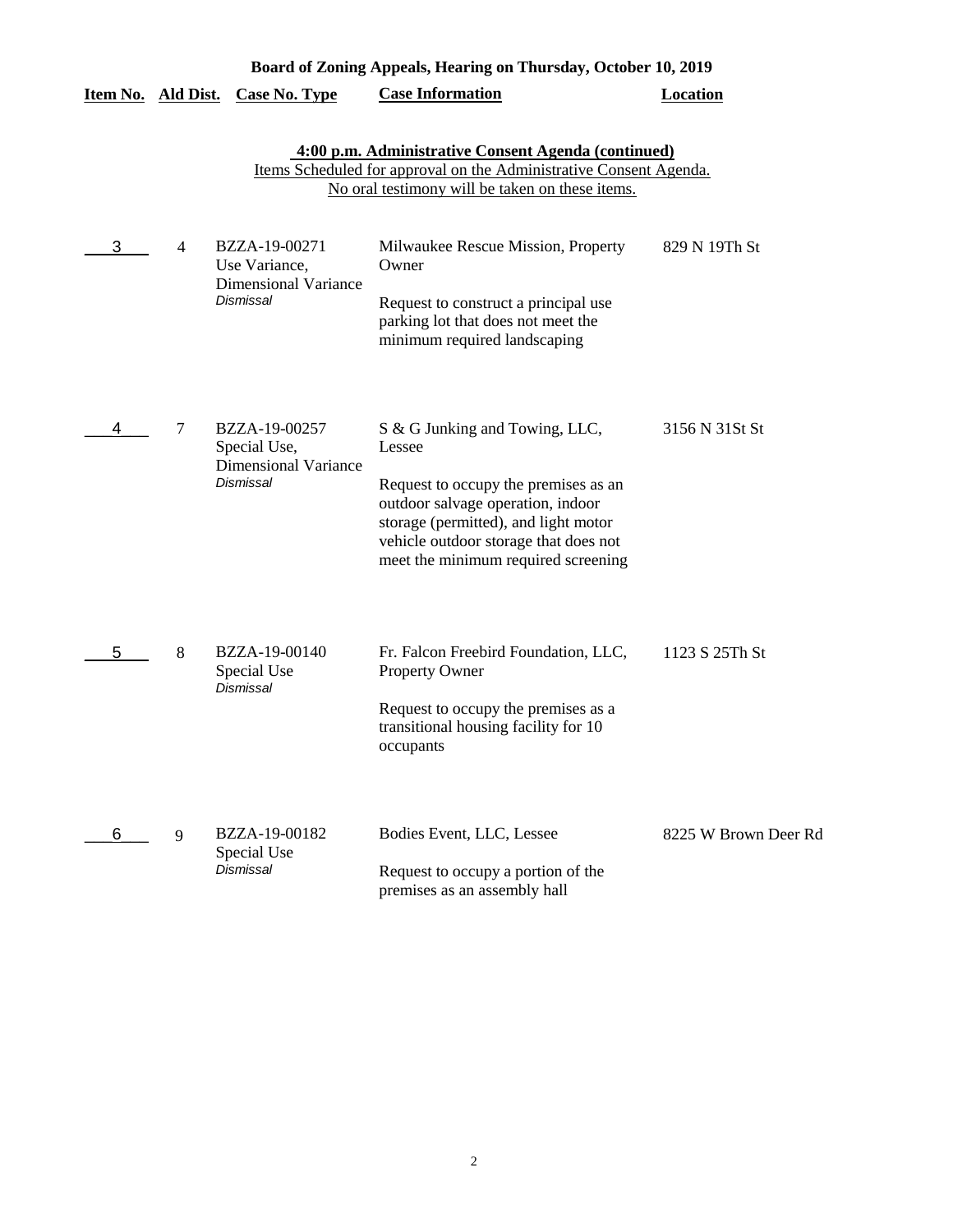| Board of Zoning Appeals, Hearing on Thursday, October 10, 2019                                                                                                                                                                                                                                                                                                                                                                                                |    |                              |                                                                                                                                                                                                                                                                        |                            |  |  |
|---------------------------------------------------------------------------------------------------------------------------------------------------------------------------------------------------------------------------------------------------------------------------------------------------------------------------------------------------------------------------------------------------------------------------------------------------------------|----|------------------------------|------------------------------------------------------------------------------------------------------------------------------------------------------------------------------------------------------------------------------------------------------------------------|----------------------------|--|--|
| Item No. Ald Dist.                                                                                                                                                                                                                                                                                                                                                                                                                                            |    | <b>Case No. Type</b>         | <b>Case Information</b>                                                                                                                                                                                                                                                | <b>Location</b>            |  |  |
| 4:00 p.m. Consent Agenda.<br>Items Scheduled for approval on the Consent Agenda.<br>No oral testimony will be taken on these items.<br>If there are any objections to these approvals, please make them known to the Board office in writing at least 24 hours prior to the time of the hearing.<br>If written objections to these approvals are received, the item will not be approved and will be held for a public hearing to allow additional testimony. |    |                              |                                                                                                                                                                                                                                                                        |                            |  |  |
| 7                                                                                                                                                                                                                                                                                                                                                                                                                                                             | 10 | BZZA-19-00291<br>Special Use | Little Peanuts and Friends Childcare<br>Center, LLC, Lessee<br>Request to continue occupying the<br>premises as a day care center for 35<br>children per shift infant - 12 years of age,<br>operating Monday - Friday 6:00<br>a.m. - midnight (this is a new operator) | 5814 W Burleigh St         |  |  |
| 8                                                                                                                                                                                                                                                                                                                                                                                                                                                             | 11 | BZZA-19-00307<br>Special Use | ACT Counseling, Inc., Lessee<br>Request to occupy a portion of the<br>premises as a social service facility                                                                                                                                                            | 9401 W Beloit Rd Suite 314 |  |  |
| 9                                                                                                                                                                                                                                                                                                                                                                                                                                                             | 11 | BZZA-19-00295<br>Special Use | American Tower Corporation (ATC) &<br>Verizon Wireless, Lessee<br>Request to continue to allow a<br>transmission tower with ground-level<br>equipment that does not meet the<br>minimum required landscaping                                                           | 3151 S 92Nd St             |  |  |
| 10                                                                                                                                                                                                                                                                                                                                                                                                                                                            | 11 | BZZA-19-00254<br>Special Use | Parts Distributing, Inc., Lessee<br>Request to occupy the premises as an<br>indoor wholesale and distribution<br>facility                                                                                                                                              | 6155 W Forest Home Av      |  |  |
| 11                                                                                                                                                                                                                                                                                                                                                                                                                                                            | 11 | BZZA-19-00280<br>Special Use | Smart Dollar Auto, Inc., Property Owner<br>Request to continue occupying the<br>premises as a light motor vehicle sales<br>facility                                                                                                                                    | 6315 W Forest Home Av      |  |  |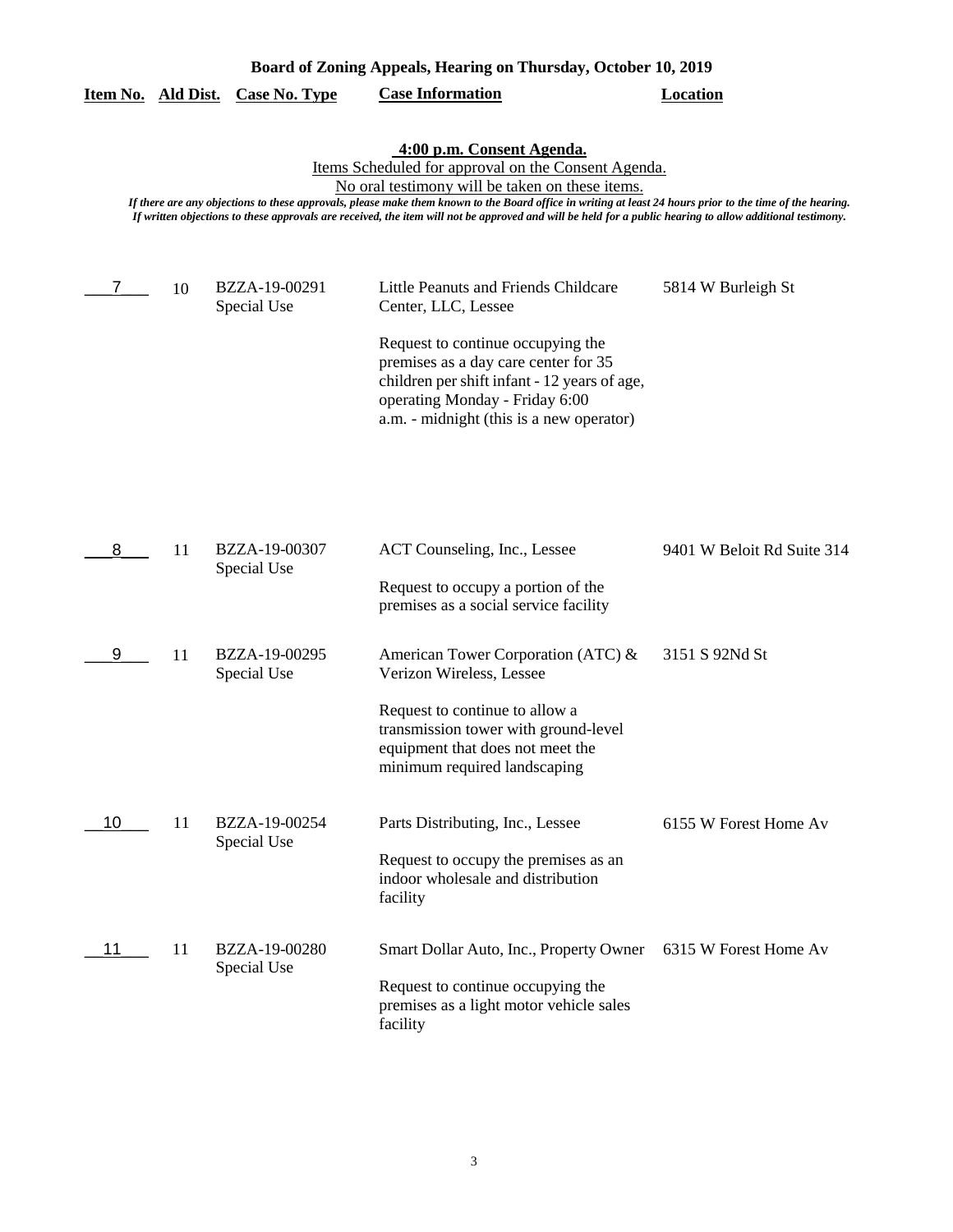| Item No. Ald Dist.                                                                                                                                                                                                                                                                                                                                                                                                                                                       |    | <b>Case No. Type</b>                         | <b>Case Information</b>                                                                                                                                                                         | <b>Location</b>        |  |  |
|--------------------------------------------------------------------------------------------------------------------------------------------------------------------------------------------------------------------------------------------------------------------------------------------------------------------------------------------------------------------------------------------------------------------------------------------------------------------------|----|----------------------------------------------|-------------------------------------------------------------------------------------------------------------------------------------------------------------------------------------------------|------------------------|--|--|
| 4:00 p.m. Consent Agenda (continued)<br>Items Scheduled for approval on the Consent Agenda.<br>No oral testimony will be taken on these items.<br>If there are any objections to these approvals, please make them known to the Board office in writing at least 24 hours prior to the time of the hearing.<br>If written objections to these approvals are received, the item will not be approved and will be held for a public hearing to allow additional testimony. |    |                                              |                                                                                                                                                                                                 |                        |  |  |
| 12                                                                                                                                                                                                                                                                                                                                                                                                                                                                       | 11 | BZZA-19-00279<br>Special Use                 | Smart Dollar Auto, Inc., Lessee<br>Request to continue occupying the<br>premises as a motor vehicle sales facility<br>(operated in conjunction with the facility<br>at 6315 W. Forest Home Av.) | 6214 W Howard Av       |  |  |
| 13                                                                                                                                                                                                                                                                                                                                                                                                                                                                       | 12 | BZZA-19-00284<br>Special Use                 | Milwaukee Auto Glass, LLC, Lessee<br>Request to continue occupying the<br>premises as a light motor vehicle repair<br>facility                                                                  | 1400 W Mitchell St     |  |  |
| 14                                                                                                                                                                                                                                                                                                                                                                                                                                                                       | 12 | BZZA-19-00320<br>Special Use                 | Serpentine Salvage, LLC, Lessee<br>Request to continue occupying the<br>premises as a second-hand store                                                                                         | 835 W National Av      |  |  |
| 15                                                                                                                                                                                                                                                                                                                                                                                                                                                                       | 14 | BZZA-19-00311<br>Special Use                 | Lighthouse Youth Center, Inc., Lessee<br>Request to occupy the premises as a<br>community center                                                                                                | 1132 W Oklahoma Av     |  |  |
| 16                                                                                                                                                                                                                                                                                                                                                                                                                                                                       | 14 | BZZA-19-00289<br><b>Dimensional Variance</b> | Eric Van Schyndle, Property Owner<br>Request to construct a garage that does<br>not meet the minimum required side<br>street setback                                                            | 3155 S Mabbett Av      |  |  |
| 17                                                                                                                                                                                                                                                                                                                                                                                                                                                                       | 14 | BZZA-19-00300<br><b>Dimensional Variance</b> | DRI 5 Bayview, LLC, Lessee<br>Request to allow wall signs that exceeds<br>the maximum number allowed                                                                                            | 2306 S Kinnickinnic Av |  |  |

**Board of Zoning Appeals, Hearing on Thursday, October 10, 2019**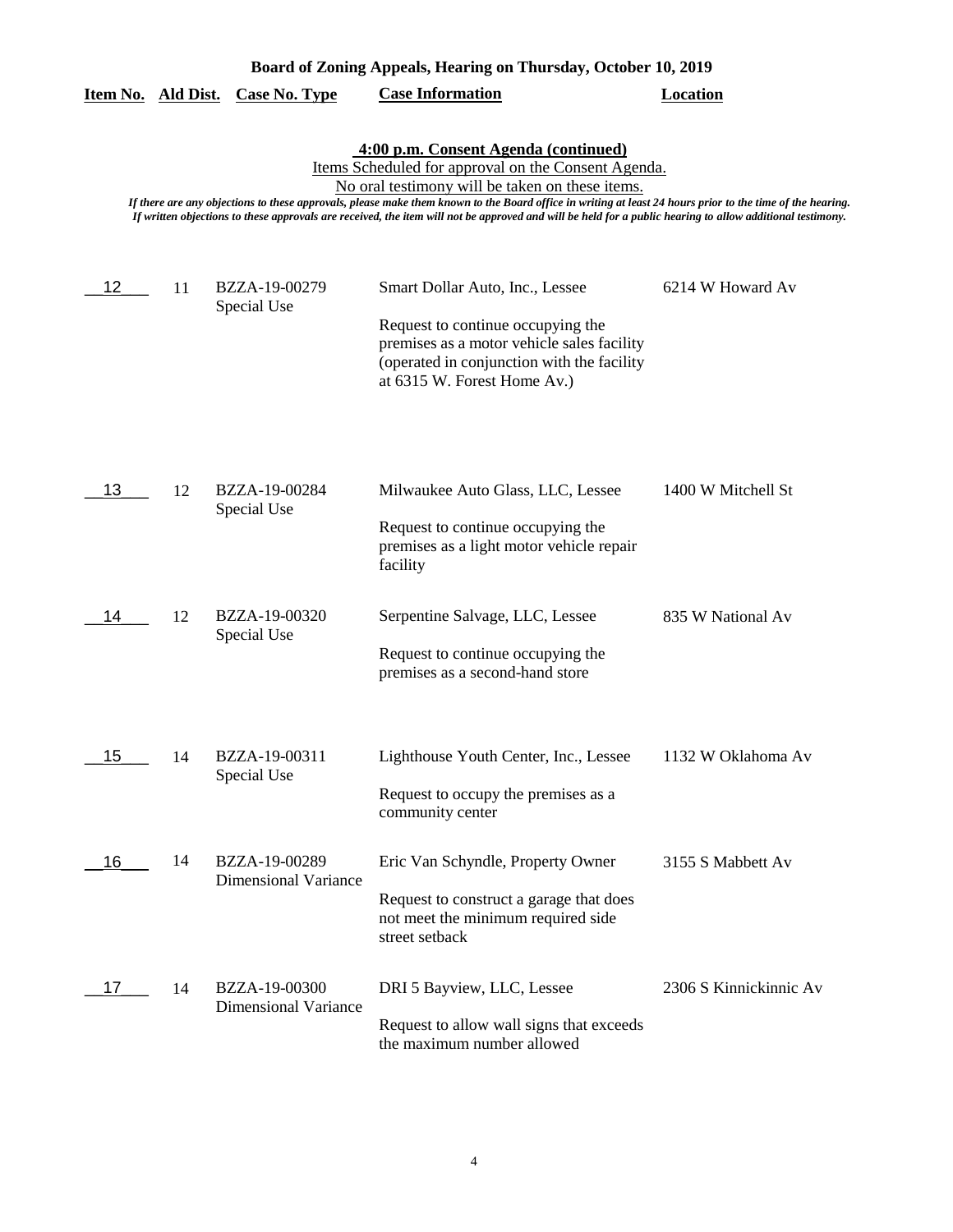|  |  | Board of Zoning Appeals, Hearing on Thursday, October 10, 2019 |  |
|--|--|----------------------------------------------------------------|--|
|  |  |                                                                |  |

|  |  | Item No. Ald Dist. Case No. Type | <b>Case Information</b> | Location |
|--|--|----------------------------------|-------------------------|----------|
|--|--|----------------------------------|-------------------------|----------|

**4:00 p.m. Consent Agenda (continued)**

Items Scheduled for approval on the Consent Agenda.

No oral testimony will be taken on these items.

*If there are any objections to these approvals, please make them known to the Board office in writing at least 24 hours prior to the time of the hearing. If written objections to these approvals are received, the item will not be approved and will be held for a public hearing to allow additional testimony.*

| 18 | 14 | BZZA-19-00262<br><b>Dimensional Variance</b> | Wisconsin Central School Bus,<br>Request to allow a fence with barbed<br>wire that exceeds the maximum height<br>allowed                                                                                                                                                                                                      | 200 W Oklahoma Av     |
|----|----|----------------------------------------------|-------------------------------------------------------------------------------------------------------------------------------------------------------------------------------------------------------------------------------------------------------------------------------------------------------------------------------|-----------------------|
| 19 | 15 | BZZA-19-00286<br>Special Use                 | Redevelopment Authority, Property<br>Owner<br>Request to occupy the premises as an                                                                                                                                                                                                                                            | 2055 N 30Th St        |
| 20 | 15 | BZZA-19-00316<br>Use Variance                | outdoor storage facility<br>Milwaukee Buckaroos Sports<br>Biblicational Facility, LLC, Property<br>Owner<br>Request to occupy the premises as a day<br>care center for 30 children 3 - 5 years of<br>age first shift and 15 children 6 - 12<br>years of age second shift, operating<br>Monday - Saturday 6:00 a.m. - midnight | 3525 W Vliet St       |
| 21 | 15 | BZZA-19-00312<br>Special Use                 | The Gathering of Southeast Wisconsin,<br>Inc., Lessee<br>Request to occupy a portion of the<br>premises as a social service facility                                                                                                                                                                                          | 1300 W Fond Du Lac Av |
| 22 | 15 | BZZA-19-00268<br>Special Use                 | Angela's Lil Angels Infant House,<br>Lessee<br>Request to occupy the premises as a day<br>care center for 25 children per shift<br>infant to 1 year of age, operating<br>Monday - Friday 6:00 a.m. - 10:00 p.m.                                                                                                               | 2600 W Vliet St       |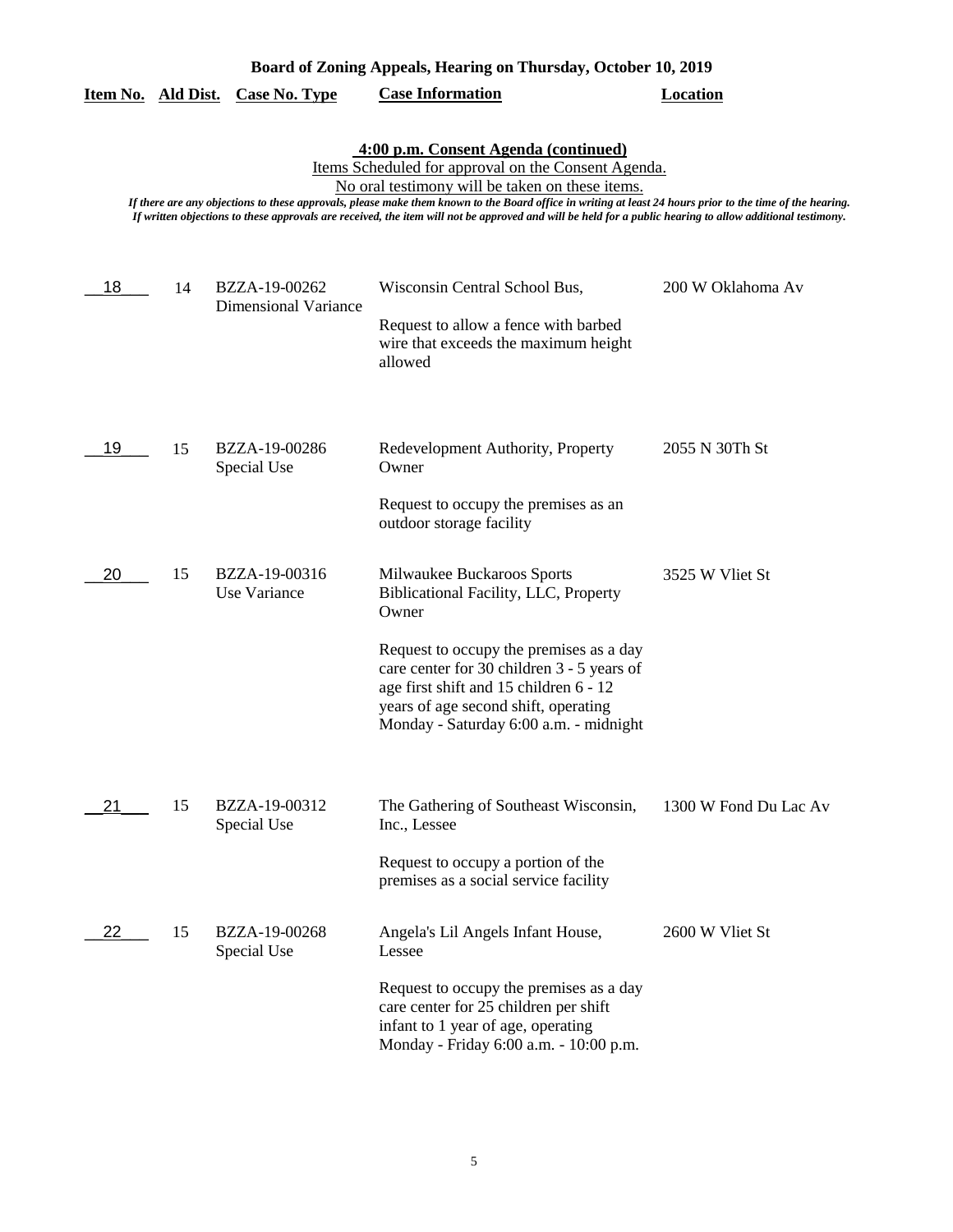|  |  | Board of Zoning Appeals, Hearing on Thursday, October 10, 2019 |  |  |
|--|--|----------------------------------------------------------------|--|--|
|  |  |                                                                |  |  |

|  |  | Item No. Ald Dist. Case No. Type | <b>Case Information</b> | Location |
|--|--|----------------------------------|-------------------------|----------|
|--|--|----------------------------------|-------------------------|----------|

### **4:00 p.m. Consent Agenda (continued)**

Items Scheduled for approval on the Consent Agenda.

No oral testimony will be taken on these items.

*If there are any objections to these approvals, please make them known to the Board office in writing at least 24 hours prior to the time of the hearing. If written objections to these approvals are received, the item will not be approved and will be held for a public hearing to allow additional testimony.*

| 23 | $\mathbf{1}$ | BZZA-19-00310<br>Use Variance | Lighthouse Youth Center, Inc., Lessee                                                                                                                                                                                                    | 2475 W Roosevelt Dr      |
|----|--------------|-------------------------------|------------------------------------------------------------------------------------------------------------------------------------------------------------------------------------------------------------------------------------------|--------------------------|
|    |              |                               | Request to continue occupying the<br>premises as a social service facility                                                                                                                                                               |                          |
| 24 | 1            | BZZA-19-00290<br>Special Use  | Genesis Behavioral Services, Inc. dba<br>Jeanetta Robinson House, Lessee                                                                                                                                                                 | 5427 W Villard Av        |
|    |              |                               | Request to continue occupying the<br>premises as a community living<br>arrangement for 24 occupants                                                                                                                                      |                          |
| 25 | 1            | BZZA-19-00283<br>Special Use  | Hook Fish and Chicken, LLC, Lessee                                                                                                                                                                                                       | 2604 W Capitol Dr        |
|    |              |                               | Request to continue occupying the<br>premises as a fast-food/carry-out<br>restaurant with a drive-through facility                                                                                                                       |                          |
| 26 | 1            | BZZA-19-00269<br>Use Variance | Murphy's Renewing Minds, LLC,<br>Lessee                                                                                                                                                                                                  | 6090 N 35Th St Suite 203 |
|    |              |                               | Request to occupy a portion of the<br>premises as a day care center for 20<br>children per shift $2 \frac{1}{2}$ to 13 years of<br>age, operating Monday - Friday 5:30<br>a.m. - midnight and Saturday - Sunday<br>5:30 a.m. - 6:00 p.m. |                          |
| 27 | $\mathbf{1}$ | BZZA-19-00276<br>Use Variance | Redevelopment Authority, Property<br>Owner                                                                                                                                                                                               | 4101 N 31St St           |
|    |              |                               | Request to occupy a portion of the<br>premises as an outdoor storage facility<br>(8'x20' shipping container for on-site<br>storage for educational equipment)                                                                            |                          |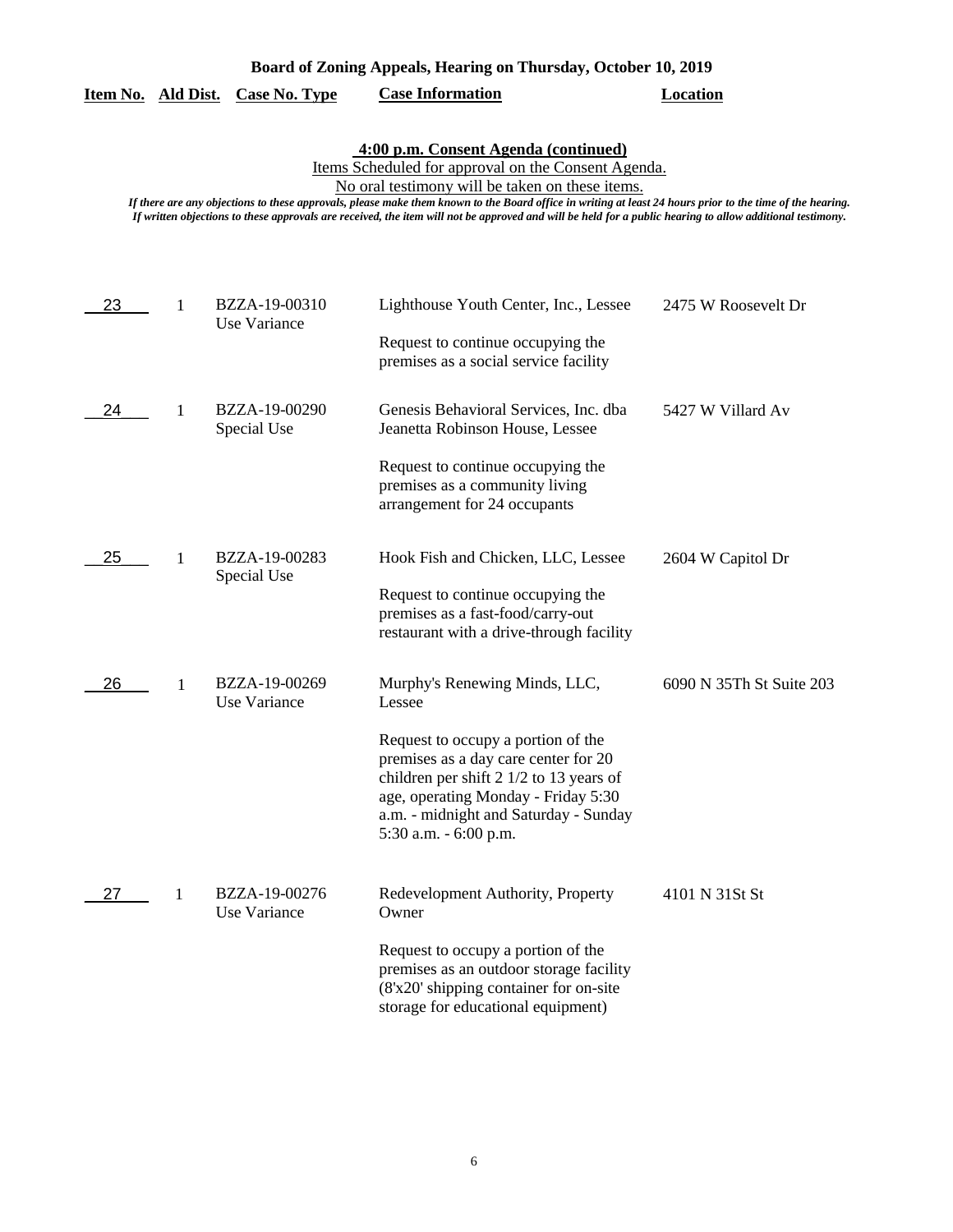| Board of Zoning Appeals, Hearing on Thursday, October 10, 2019                                                                                                                                                                                                                                                                                                                                                                                                           |                |                                              |                                                                                                                                                                                                                                          |                         |  |  |
|--------------------------------------------------------------------------------------------------------------------------------------------------------------------------------------------------------------------------------------------------------------------------------------------------------------------------------------------------------------------------------------------------------------------------------------------------------------------------|----------------|----------------------------------------------|------------------------------------------------------------------------------------------------------------------------------------------------------------------------------------------------------------------------------------------|-------------------------|--|--|
| Item No. Ald Dist.                                                                                                                                                                                                                                                                                                                                                                                                                                                       |                | <b>Case No. Type</b>                         | <b>Case Information</b>                                                                                                                                                                                                                  | <b>Location</b>         |  |  |
| 4:00 p.m. Consent Agenda (continued)<br>Items Scheduled for approval on the Consent Agenda.<br>No oral testimony will be taken on these items.<br>If there are any objections to these approvals, please make them known to the Board office in writing at least 24 hours prior to the time of the hearing.<br>If written objections to these approvals are received, the item will not be approved and will be held for a public hearing to allow additional testimony. |                |                                              |                                                                                                                                                                                                                                          |                         |  |  |
| 28                                                                                                                                                                                                                                                                                                                                                                                                                                                                       | $\overline{2}$ | BZZA-19-00285<br>Special Use                 | Early Steps Child Development Center,<br>LLC, Lessee<br>Request to continue occupying the<br>premises as a day care center for 70<br>children per shift infant - 13 years of age,<br>operating Monday - Sunday 5:00<br>a.m. - 11:30 p.m. | 9135 W Silver Spring Dr |  |  |
| 29                                                                                                                                                                                                                                                                                                                                                                                                                                                                       | 2              | BZZA-19-00297<br>Special Use                 | Churches of the First Born A Rock<br>Foundation, Inc. DBA Johnson's<br>Temple, Property Owner<br>Request to continue occupying the<br>premises as a religious assembly hall<br>(this is a new operator)                                  | 6715 W Villard Av       |  |  |
| 30                                                                                                                                                                                                                                                                                                                                                                                                                                                                       | 3              | BZZA-19-00308<br><b>Dimensional Variance</b> | New Land Enterprises, Property Owner<br>Request to allow the addition of two wall<br>signs on the same 25 LF façade segment<br>as the existing permitted projecting sign                                                                 | 2238 N Farwell Av       |  |  |
| 31                                                                                                                                                                                                                                                                                                                                                                                                                                                                       | 3              | BZZA-19-00304<br>Special Use                 | Little Caesars Enterprises, Property<br>Owner<br>Request to continue occupying the<br>premises as a fast-food/carry-out<br>restaurant                                                                                                    | 2831 N Oakland Av       |  |  |
| 32                                                                                                                                                                                                                                                                                                                                                                                                                                                                       | 4              | BZZA-19-00298<br>Special Use                 | Mana Ministries A/G, Inc., Property<br>Owner<br>Request to continue occupying the<br>premises as a religious assembly hall                                                                                                               | 2324 W State St         |  |  |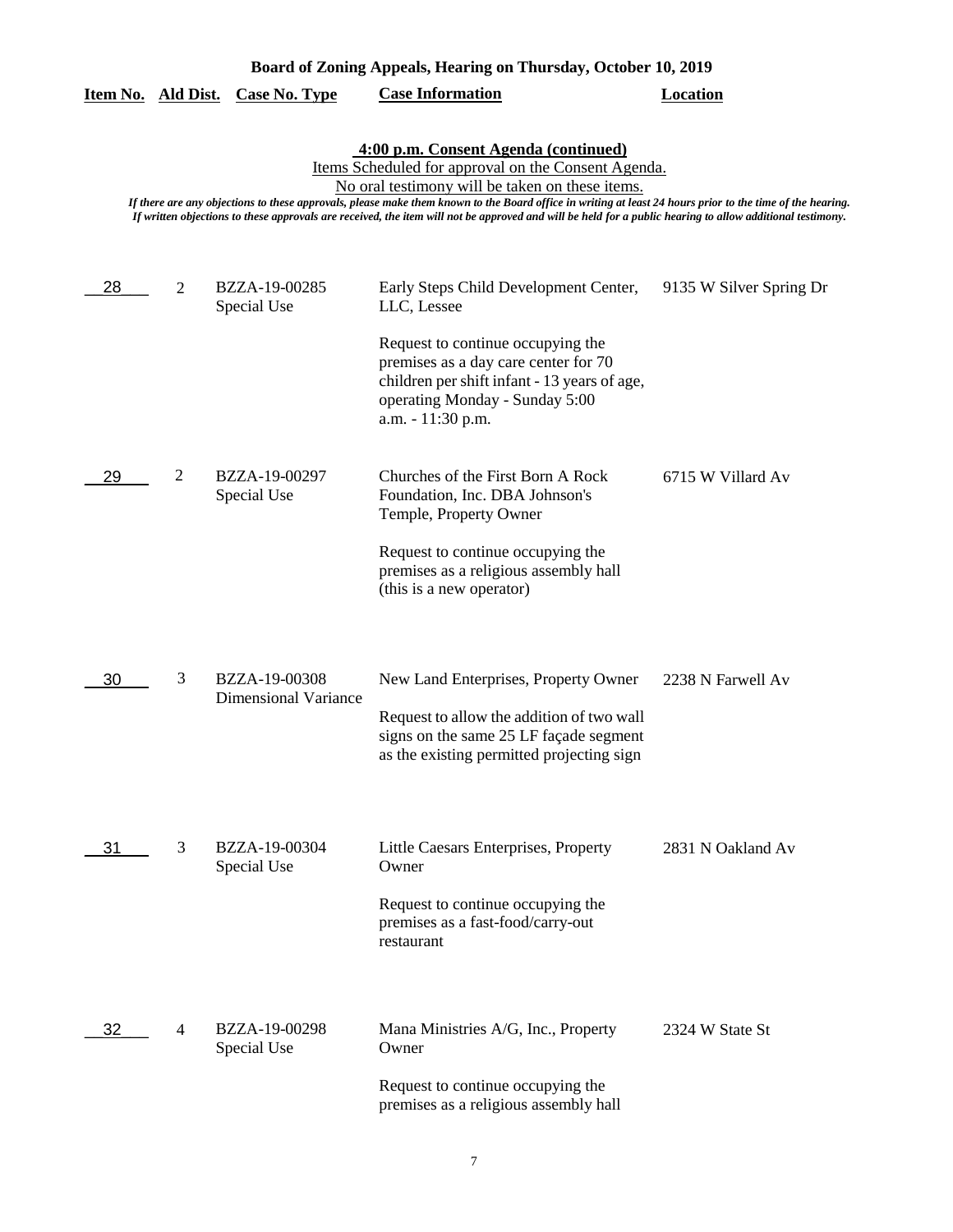| Item No. Ald Dist. |   | <b>Case No. Type</b>          | $\mu$ , $\mu$<br><b>Case Information</b>                                                                                                                                                                                                                                                                                                                                                                                                                                 | <b>Location</b>    |
|--------------------|---|-------------------------------|--------------------------------------------------------------------------------------------------------------------------------------------------------------------------------------------------------------------------------------------------------------------------------------------------------------------------------------------------------------------------------------------------------------------------------------------------------------------------|--------------------|
|                    |   |                               | 4:00 p.m. Consent Agenda (continued)<br>Items Scheduled for approval on the Consent Agenda.<br>No oral testimony will be taken on these items.<br>If there are any objections to these approvals, please make them known to the Board office in writing at least 24 hours prior to the time of the hearing.<br>If written objections to these approvals are received, the item will not be approved and will be held for a public hearing to allow additional testimony. |                    |
| 33                 | 5 | BZZA-19-00313<br>Special Use  | Little Hidden Treasures, LLC, Lessee<br>Request to increase the hours of<br>operation from 5:00 a.m. - 9:00 p.m to<br>5:00 a.m. to midnight and continue<br>occupying the premises as a day care<br>center for 50 children per shift infant - 12<br>years of age, operating Monday - Friday                                                                                                                                                                              | 9818 W Sheridan Av |
| 34                 | 5 | BZZA-19-00301<br>Special Use  | Love, Laugh, and Learn Day Care, LLC,<br>Prospective Buyer<br>Request to increase the ages of children<br>from infant - 11 to infant - 14 years of<br>age, increase the hours of operation from<br>5:30 - 6:00 p.m. to 5:30 a.m. - midnight,<br>and continue occupying the premises as<br>a day care center for 70 children per shift<br>operating Monday - Friday                                                                                                       | 8028 W Capitol Dr  |
| 35                 | 8 | BZZA-19-00309<br>Use Variance | School Sisters of St. Francis,<br><b>Property Owner</b><br>Request to occupy a portion of the<br>premises as a multi-family dwelling                                                                                                                                                                                                                                                                                                                                     | 1501 S Layton Bl   |
| 36                 | 9 | BZZA-19-00293<br>Special Use  | V&J Foods, Inc., Other<br>Request to continue occupying the<br>premises as a fast-food/carry-out<br>restaurant with a drive-through facility<br>(this is a new operator)                                                                                                                                                                                                                                                                                                 | 6544 N 76Th St     |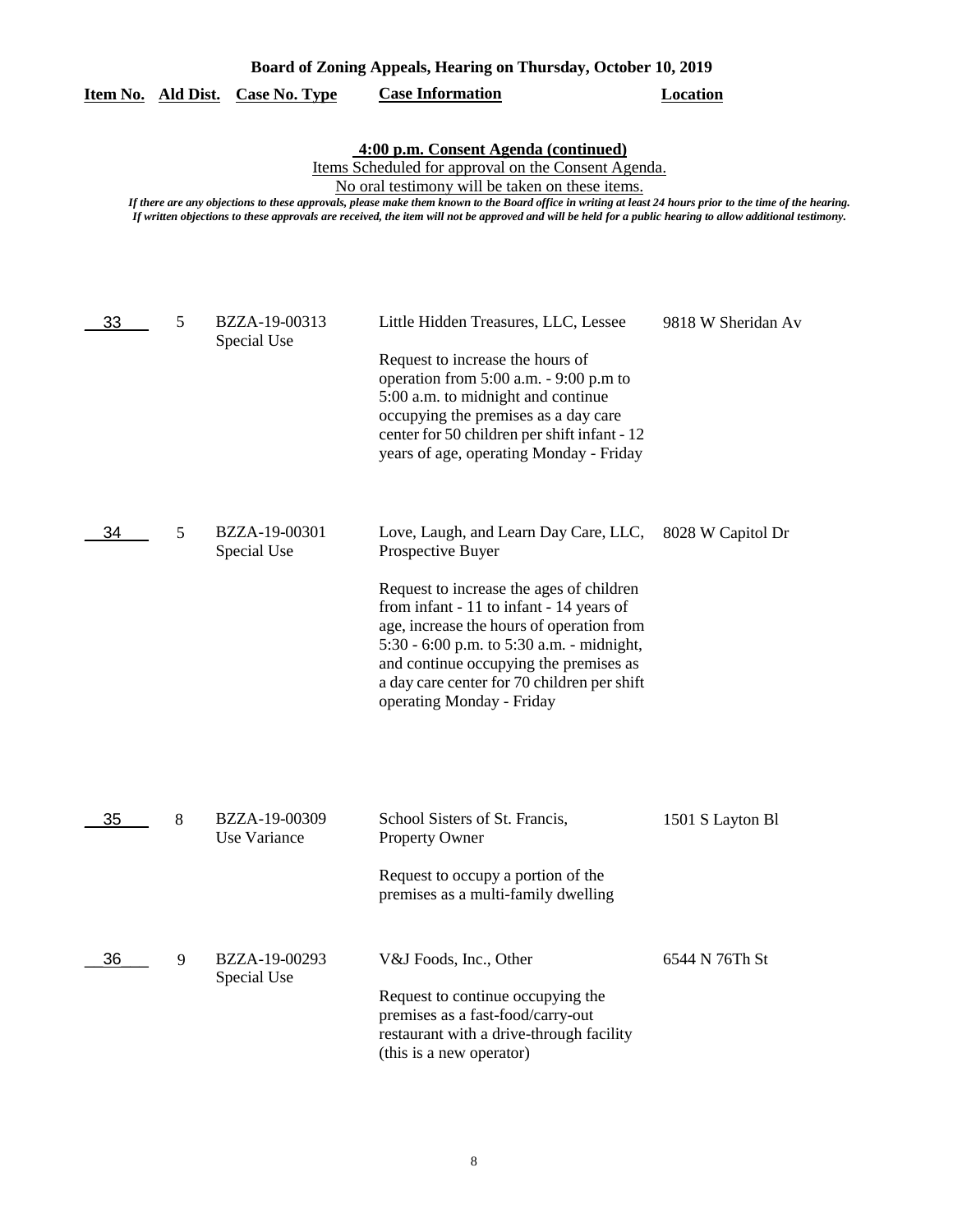|                           | Board of Zoning Appeals, Hearing on Thursday, October 10, 2019 |                                              |                                                                                                                                                                                                                                |                      |  |  |
|---------------------------|----------------------------------------------------------------|----------------------------------------------|--------------------------------------------------------------------------------------------------------------------------------------------------------------------------------------------------------------------------------|----------------------|--|--|
| <u>Item No. Ald Dist.</u> |                                                                | <b>Case No. Type</b>                         | <b>Case Information</b>                                                                                                                                                                                                        | <b>Location</b>      |  |  |
|                           |                                                                |                                              | 4:15 p.m. Public Hearings.<br>Please note that each item scheduled for a public hearing has been scheduled for approximately five to ten minutes.                                                                              |                      |  |  |
|                           |                                                                |                                              | If an item takes longer than its allotted time, the item may be adjourned to the next available hearing date.                                                                                                                  |                      |  |  |
|                           |                                                                |                                              |                                                                                                                                                                                                                                |                      |  |  |
| 37                        | 11                                                             | BZZA-19-00132<br><b>Dimensional Variance</b> | 3928, LLC, Property Owner<br>Request to construct a building that                                                                                                                                                              | 3928 S 76Th St       |  |  |
|                           |                                                                |                                              | exceeds the maximum allowed front<br>setback, with building materials not<br>allowed per code, parking between the<br>street façade of a principal building and a<br>lot line, and without the minimum<br>required landscaping |                      |  |  |
| 38                        | 11                                                             | BZZA-19-00263<br>Special Use                 | Star House, LLC, Lessee                                                                                                                                                                                                        | 3738 S 60Th St       |  |  |
|                           |                                                                |                                              | Request to occupy the premises as a day<br>care center for 315 children per shift<br>infant - 13 years of age, operating<br>Monday - Friday from 6:00<br>a.m. - midnight and Saturday 7:00<br>a.m. - 6:00 p.m.                 |                      |  |  |
| 39                        | 12                                                             | BZZA-19-00305<br><b>Dimensional Variance</b> | Linda Carter, Property Owner<br>Request to raze the existing garage and                                                                                                                                                        | 1023 W Washington St |  |  |
|                           |                                                                |                                              | construct a detached garage that exceeds<br>the maximum allowed sidewall height                                                                                                                                                |                      |  |  |
| 40                        | 12                                                             | BZZA-18-00177<br>Special Use                 | Maria Espinoza, Lessee                                                                                                                                                                                                         | 1835 S 7Th St        |  |  |
|                           |                                                                |                                              | Request to occupy a portion of the<br>premises as a general retail<br>establishment and personal instruction<br>school                                                                                                         |                      |  |  |
| 41                        | 12                                                             | BZZA-19-00226<br><b>Dimensional Variance</b> | Alliance Total Care LLC, Lessee                                                                                                                                                                                                | 1311 W Lincoln Av    |  |  |
|                           |                                                                |                                              | Request to allow a permanent banner<br>sign that exceeds the maximum allowed<br>area                                                                                                                                           |                      |  |  |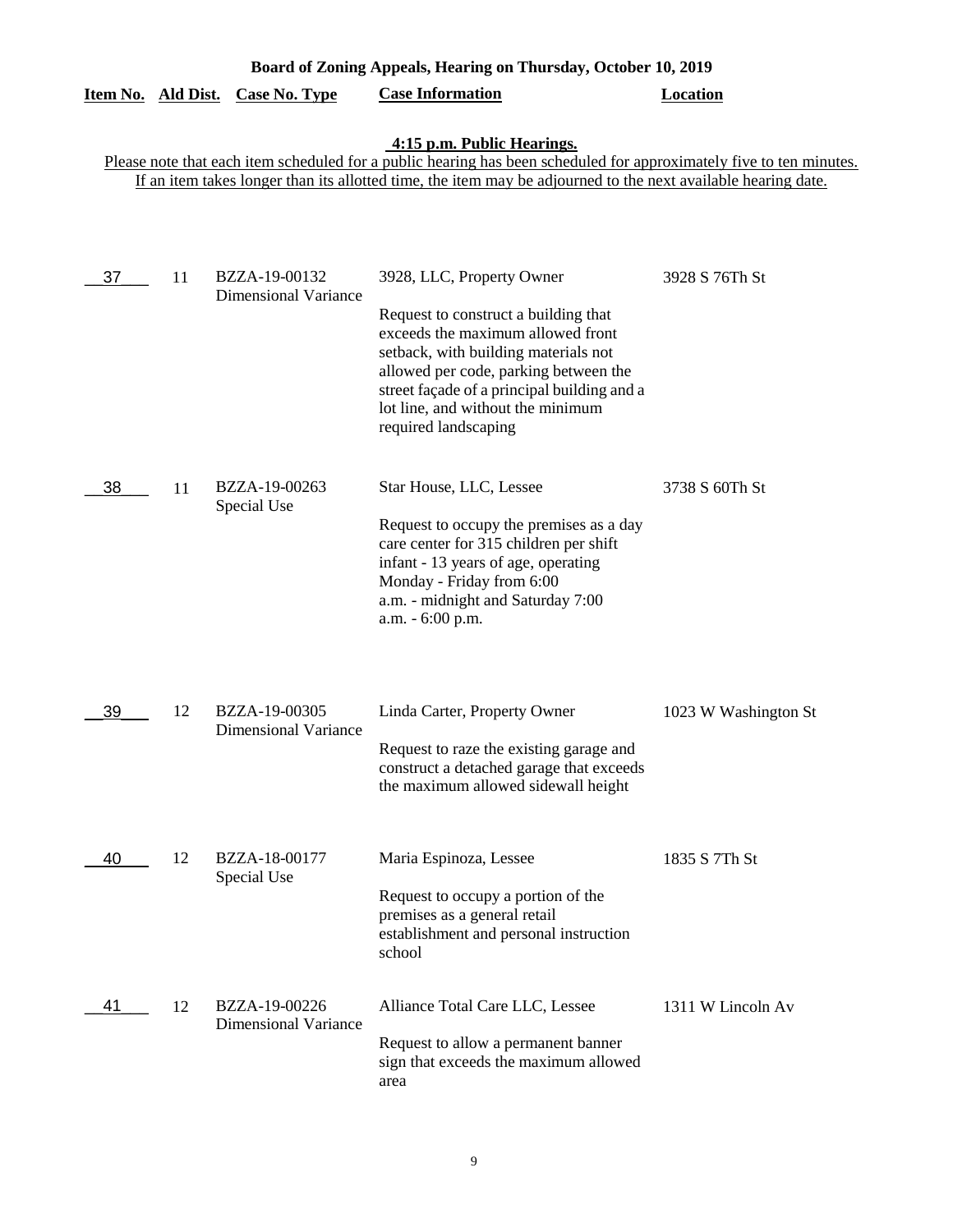|                           | Board of Zoning Appeals, Hearing on Thursday, October 10, 2019 |                                                              |                                                                                                                                                                                                                                                                                                                                                    |                        |  |  |
|---------------------------|----------------------------------------------------------------|--------------------------------------------------------------|----------------------------------------------------------------------------------------------------------------------------------------------------------------------------------------------------------------------------------------------------------------------------------------------------------------------------------------------------|------------------------|--|--|
| <u>Item No. Ald Dist.</u> |                                                                | <b>Case No. Type</b>                                         | <b>Case Information</b>                                                                                                                                                                                                                                                                                                                            | <b>Location</b>        |  |  |
|                           |                                                                |                                                              | 4:15 p.m. Public Hearings (continued)<br>Please note that each item scheduled for a public hearing has been scheduled for approximately five to ten minutes.<br>If an item takes longer than its allotted time, the item may be adjourned to the next available hearing date.                                                                      |                        |  |  |
| 42                        | 12                                                             | BZZA-19-00192<br>Special Use                                 | CleanSlate Medical Group of<br>Wisconsin, SC, Lessee<br>Request to occupy a portion of the<br>premises as a social service facility                                                                                                                                                                                                                | 1111 S 6Th St          |  |  |
| 43                        | 13                                                             | BZZA-19-00294<br><b>Dimensional Variance</b>                 | Christopher Chirafisi, Property Owner<br>Request to construct a single-family<br>dwelling that does not meet the<br>minimum required height and lot<br>coverage (width)                                                                                                                                                                            | 4064 S Austin St       |  |  |
| 44                        | 14                                                             | BZZA-19-00256<br>Special Use                                 | R. Vintage N More, LLC, Lessee<br>Request to continue occupying the<br>premises as a second-hand sales facility                                                                                                                                                                                                                                    | 2653 S Kinnickinnic Av |  |  |
| 45                        | 14                                                             | BZZA-19-00275<br>Special Use                                 | GS Auto Sales, Inc., Property Owner<br>Request to construct a light motor<br>vehicle sales and repair facility                                                                                                                                                                                                                                     | 3600 S Chase Av        |  |  |
| 46                        | 15                                                             | BZZA-18-00464<br>Special Use,<br><b>Dimensional Variance</b> | KP Real Estate Holding, Inc.,<br>Property Owner<br>Request to add an addition to the<br>general retail establishment (permitted)<br>that exceeds the side street setback, does<br>not meet the required side street glazing,<br>and to occupy the premises as a principal<br>use parking lot (applicant is combining<br>lot with 1600 N. 35th St.) | 1606 N 35Th St         |  |  |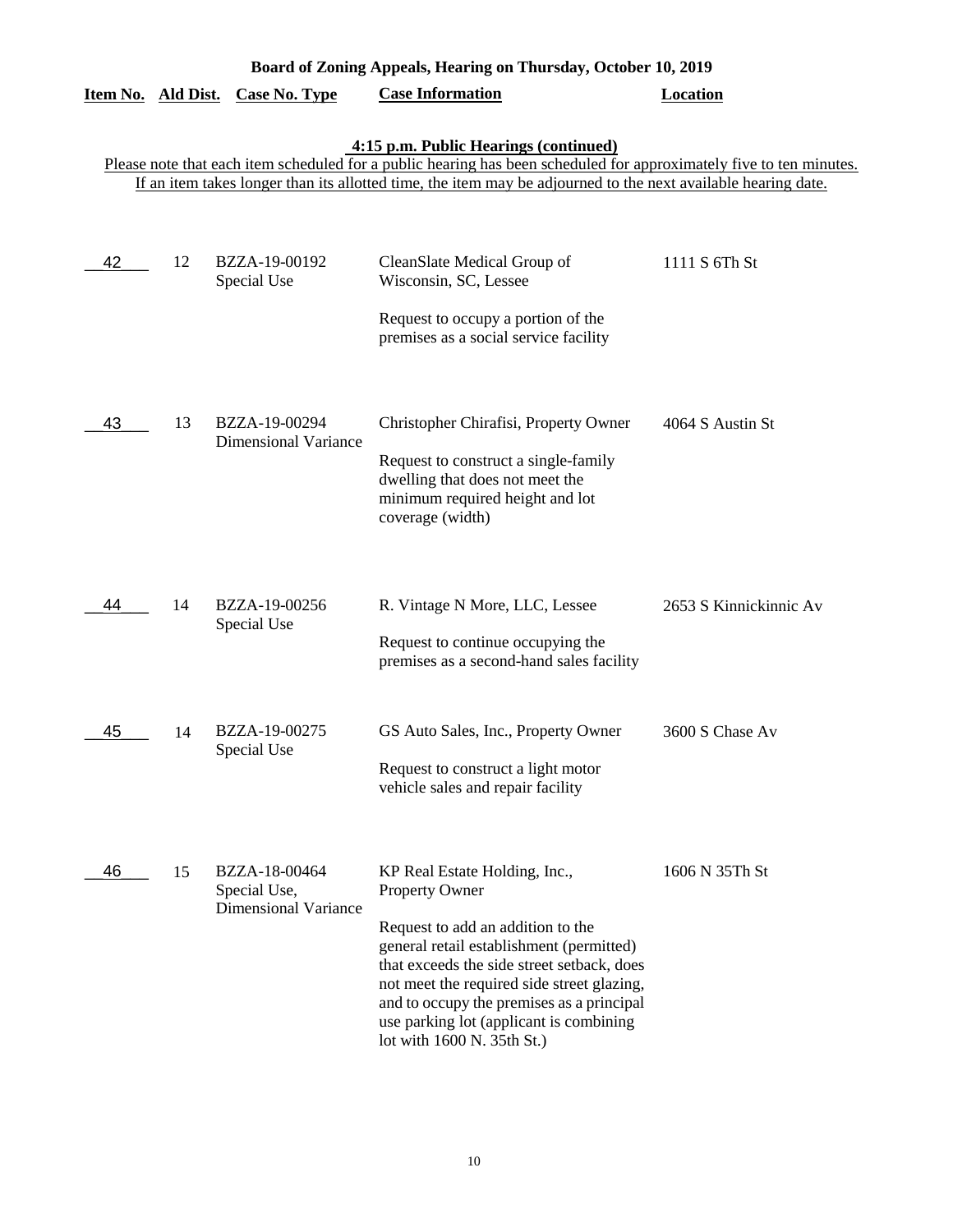| Board of Zoning Appeals, Hearing on Thursday, October 10, 2019                                                                                                                                                                                                     |    |                                                              |                                                                                                                                                                                                                                                                                                                             |                   |  |  |
|--------------------------------------------------------------------------------------------------------------------------------------------------------------------------------------------------------------------------------------------------------------------|----|--------------------------------------------------------------|-----------------------------------------------------------------------------------------------------------------------------------------------------------------------------------------------------------------------------------------------------------------------------------------------------------------------------|-------------------|--|--|
| Item No. Ald Dist.                                                                                                                                                                                                                                                 |    | <b>Case No. Type</b>                                         | <b>Case Information</b>                                                                                                                                                                                                                                                                                                     | <b>Location</b>   |  |  |
| 5:15 p.m. Public Hearings.<br>Please note that each item scheduled for a public hearing has been scheduled for approximately five to ten minutes.<br>If an item takes longer than its allotted time, the item may be adjourned to the next available hearing date. |    |                                                              |                                                                                                                                                                                                                                                                                                                             |                   |  |  |
| 47                                                                                                                                                                                                                                                                 | 15 | BZZA-19-00264<br><b>Dimensional Variance</b>                 | American Tower Corporation (ATC) &<br>Verizon Wireless, Lessee<br>Request to construct an outdoor<br>substation/distribution equipment<br>facility that does not meet the minimum<br>required setback                                                                                                                       | 3012 W Galena St  |  |  |
| 48                                                                                                                                                                                                                                                                 | 15 | BZZA-19-00208<br>Special Use                                 | Myndful Teaching CC Services, LLC,<br>Lessee<br>Request to increase the hours of<br>operation from 6:00 a.m. - midnight to<br>24 hours and continue occupying the<br>premises as a day care center for 29<br>children 1st and 2nd shift, 20 children on<br>3rd shift infant - 13 years of age,<br>operating Monday - Sunday | 1801 N 12Th St    |  |  |
| 49                                                                                                                                                                                                                                                                 | 1  | BZZA-19-00335<br>Special Use,<br><b>Dimensional Variance</b> | Hope Street Ministry, Inc. DBA<br><b>SHECHEM, Property Owner</b><br>Request to construct a community center<br>that exceeds the maximum allowed front<br>setback and does not meet the minimum<br>required building height                                                                                                  | 2510 W Capitol Dr |  |  |
| 50                                                                                                                                                                                                                                                                 | 1  | BZZA-19-00299<br>Special Use                                 | <b>Budget Towing, Lessee</b><br>Request to continue occupying the<br>premises as an indoor salvage operation                                                                                                                                                                                                                | 2456 W Cornell St |  |  |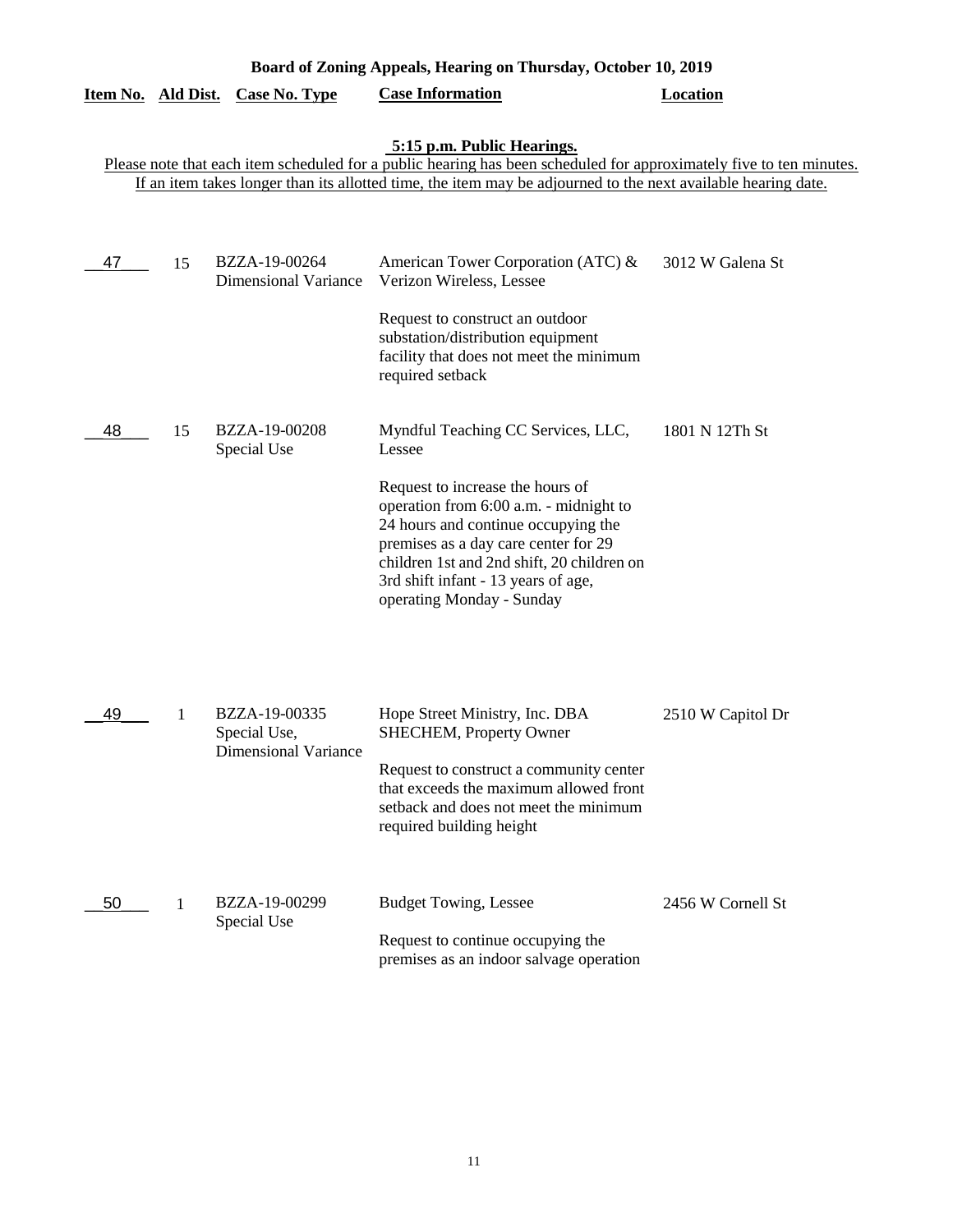| Board of Zoning Appeals, Hearing on Thursday, October 10, 2019 |                |                               |                                                                                                                                                                                                                                                |                    |  |
|----------------------------------------------------------------|----------------|-------------------------------|------------------------------------------------------------------------------------------------------------------------------------------------------------------------------------------------------------------------------------------------|--------------------|--|
| Item No. Ald Dist.                                             |                | <b>Case No. Type</b>          | <b>Case Information</b>                                                                                                                                                                                                                        | <b>Location</b>    |  |
|                                                                |                |                               | 5:15 p.m. Public Hearings (continued)<br>Please note that each item scheduled for a public hearing has been scheduled for approximately five to ten minutes.                                                                                   |                    |  |
|                                                                |                |                               | If an item takes longer than its allotted time, the item may be adjourned to the next available hearing date.                                                                                                                                  |                    |  |
| 51                                                             | 1              | BZZA-18-00034                 | O'Reily Automotive Stores, Inc., Lessee                                                                                                                                                                                                        | 6181 N Teutonia Av |  |
|                                                                |                | <b>Dimensional Variance</b>   | Request to construct a general retail<br>establishment (permitted) that exceeds<br>the maximum allowed front setback and<br>side setback, does not meet the minimum<br>required glazing, and does not meet the<br>minimum required landscaping |                    |  |
| 52                                                             | 1              | BZZA-19-00278<br>Special Use  | Devoted Hearts 1, LLC, Lessee<br>Request to continue occupying the<br>premises as a group home for 6<br>occupants                                                                                                                              | 4238 N 19Th Pl     |  |
| 53                                                             | 1              | BZZA-19-00238<br>Special Use  | LML Auto Groups, LLC, Lessee<br>Request to continue occupying the<br>premises as a light motor vehicle sales<br>and repair facility (this is a new operator)                                                                                   | 2462 W Capitol Dr  |  |
| 54                                                             | 2              | BZZA-19-00287<br>Use Variance | MJ Construction, Inc., Lessee<br>Request to occupy the premises as a<br>facility engaged in the processing and<br>recycling of mined materials                                                                                                 | 8617 W Kaul Av     |  |
| 55                                                             | $\mathfrak{2}$ | BZZA-19-00341<br>Use Variance | MJ Construction, Inc., Lessee<br>Request to occupy the premises as a<br>facility engaged in the processing and<br>recycling of mined materials                                                                                                 | 8701 W Kaul Av     |  |
| 56                                                             | 2              | BZZA-19-00171<br>Use Variance | Fine Images, LLC, Lessee<br>Request to occupy a portion of the<br>premises as a community center                                                                                                                                               | 6637 W Mill Rd     |  |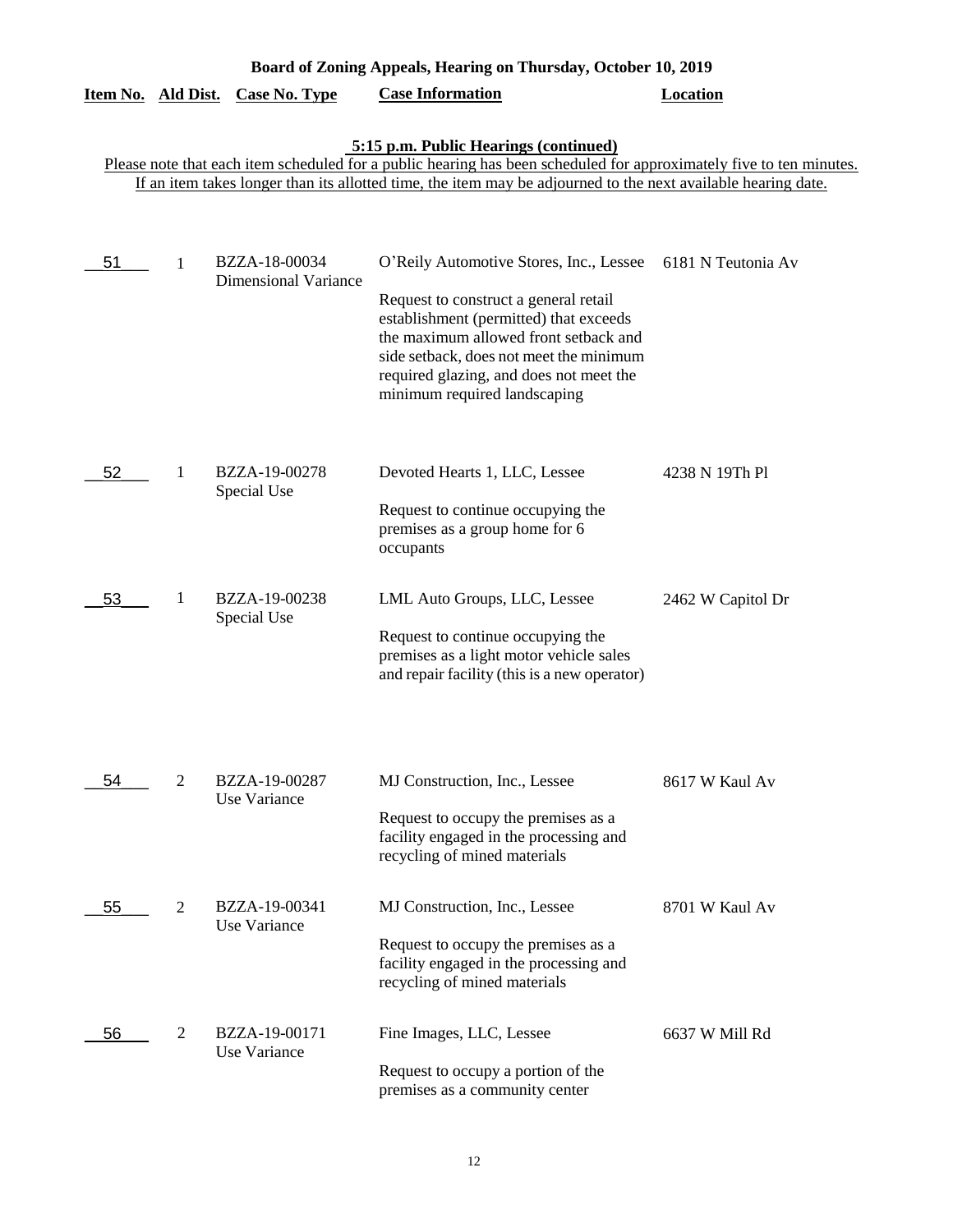# **Board of Zoning Appeals, Hearing on Thursday, October 10, 2019 Item No. Ald Dist. Case No. Type Case Information Location**

# **5:15 p.m. Public Hearings (continued)**

Please note that each item scheduled for a public hearing has been scheduled for approximately five to ten minutes. If an item takes longer than its allotted time, the item may be adjourned to the next available hearing date.

BZZA-19-00281 Pathfinders MKE, Inc., Property Owner 1614 E Kane Pl Special Use \_\_57\_\_\_ 3

> Request to occupy the premises as a small group shelter care facility for 8 occupants (previously Board-approved group home)

### **6:15 p.m. Public Hearings.**

Please note that each item scheduled for a public hearing has been scheduled for approximately five to ten minutes. If an item takes longer than its allotted time, the item may be adjourned to the next available hearing date.

| 58 | 5 | BZZA-19-00004<br>Special Use,<br><b>Dimensional Variance</b> | Untouchable Auto & Diesel, LLC,<br>Lessee<br>Request to occupy the premises as a light<br>and heavy motor vehicle repair facility<br>and an outdoor salvage operation that<br>does not meet the minimum required<br>landscaping | 11920 W Carmen Av          |
|----|---|--------------------------------------------------------------|---------------------------------------------------------------------------------------------------------------------------------------------------------------------------------------------------------------------------------|----------------------------|
| 59 | 5 | BZZA-19-00078<br><b>Dimensional Variance</b>                 | 48Forty Solutions, LLC, Lessee<br>Request to allow an outdoor storage<br>facility (permitted) with stockpiles<br>without the minimum required screening                                                                         | 11144 W Silver Spring Dr   |
| 60 | 6 | BZZA-19-00302<br>Special Use                                 | Gateway to Knowledge Learning<br>Center, LLC, Lessee<br>Request to occupy the premises as a day<br>care center for 60 children per shift<br>infant - 12 years of age, operating<br>Monday - Friday 7:00 a.m. - 9:00 p.m.        | 2949 N Martin L King Jr Dr |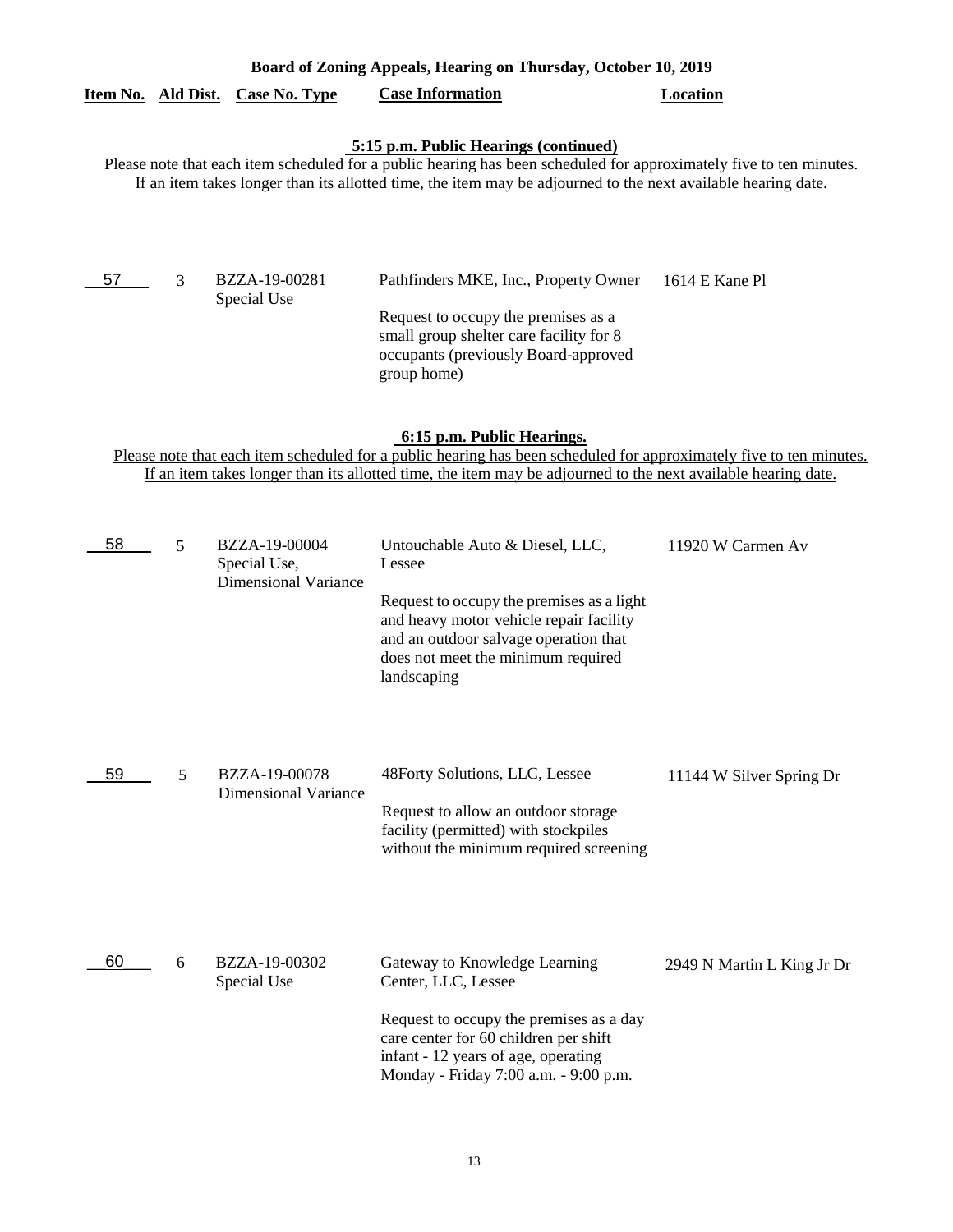| Board of Zoning Appeals, Hearing on Thursday, October 10, 2019                                                                                                                                                                                                                |   |                                                              |                                                                                                                                                                                                                                                                                                                                                                           |                       |  |  |  |
|-------------------------------------------------------------------------------------------------------------------------------------------------------------------------------------------------------------------------------------------------------------------------------|---|--------------------------------------------------------------|---------------------------------------------------------------------------------------------------------------------------------------------------------------------------------------------------------------------------------------------------------------------------------------------------------------------------------------------------------------------------|-----------------------|--|--|--|
| Item No. Ald Dist.                                                                                                                                                                                                                                                            |   | <b>Case No. Type</b>                                         | <b>Case Information</b>                                                                                                                                                                                                                                                                                                                                                   | <b>Location</b>       |  |  |  |
| 6:15 p.m. Public Hearings (continued)<br>Please note that each item scheduled for a public hearing has been scheduled for approximately five to ten minutes.<br>If an item takes longer than its allotted time, the item may be adjourned to the next available hearing date. |   |                                                              |                                                                                                                                                                                                                                                                                                                                                                           |                       |  |  |  |
| 61                                                                                                                                                                                                                                                                            | 6 | BZZA-19-00255<br>Special Use,<br><b>Dimensional Variance</b> | BBNA, LLC, Lessee<br>Request to occupy the premises as a light<br>motor vehicle sales facility that does not<br>meet the minimum required landscaping                                                                                                                                                                                                                     | 830 W Atkinson Av     |  |  |  |
| 62                                                                                                                                                                                                                                                                            | 7 | BZZA-19-00282<br>Special Use                                 | Safety First Learning Center, Lessee<br>Request to increase the days of operation<br>from Monday - Friday to<br>Sunday - Saturday and continue<br>occupying the premises as a daycare<br>center for 72 children per shift infant - 13<br>years of age, operating 5:00 a.m. to<br>midnight                                                                                 | 3380 N 35Th St        |  |  |  |
| 63                                                                                                                                                                                                                                                                            | 8 | BZZA-19-00314<br>Special Use,<br><b>Dimensional Variance</b> | United Community Center,<br>Property Owner<br>Request to construct a day care center for<br>200 children per shift infant - 4 years of<br>age, operating Monday - Friday 6:00<br>a.m. - 6:00 p.m. that does not meet the<br>minimum required front and rear<br>setbacks, does not meet the required<br>entrance door orientation, and exceeds<br>the maximum fence height | 2210 W Becher St      |  |  |  |
| 64                                                                                                                                                                                                                                                                            | 8 | BZZA-19-00227<br>Special Use                                 | VM Towing, LLC, Lessee<br>Request to occupy the premises as a<br>ground transportation service and motor<br>vehicle repair facility (tire sales and<br>installation)                                                                                                                                                                                                      | 2021 W Forest Home Av |  |  |  |